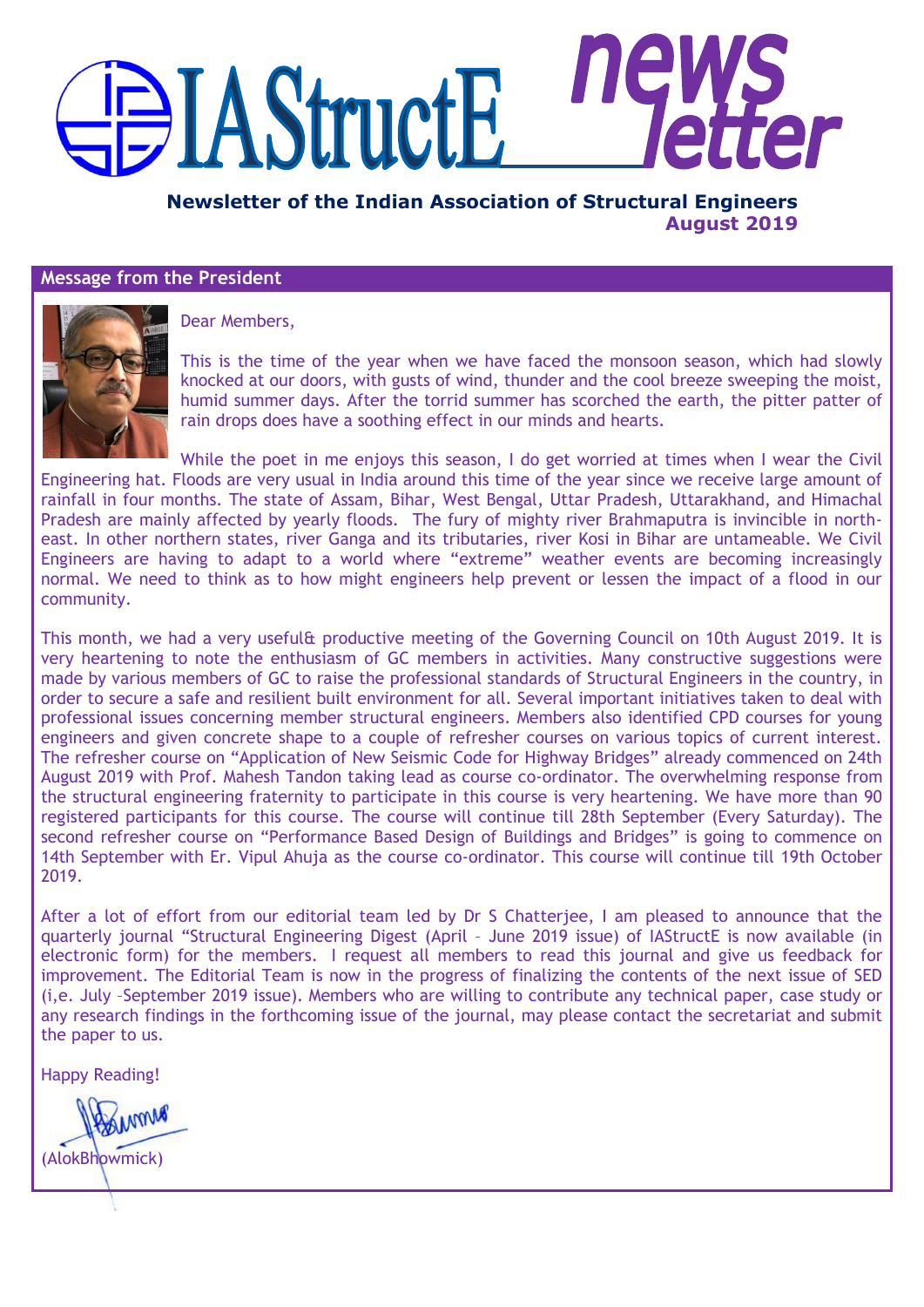| <b>IAStructEPublication Committee</b>                                                                                                                                                                                                                                                                                                                                                                                                                                                                     | <b>Newsletter Editorial Team</b>                                                                                                              |  |  |  |
|-----------------------------------------------------------------------------------------------------------------------------------------------------------------------------------------------------------------------------------------------------------------------------------------------------------------------------------------------------------------------------------------------------------------------------------------------------------------------------------------------------------|-----------------------------------------------------------------------------------------------------------------------------------------------|--|--|--|
| Chairman : Er. Manoj Mittal<br>: Er. AlokBhowmick<br><b>Members</b><br>Er. (Dr) S. Chatterjee<br>Er. (Dr)Abhay Gupta<br>Er. A. K. Sharma<br>Prof. Pradeep K. Ramancharala<br>Er. Rajiv Ahuja<br>Er. Amandeep Garg<br>Er. Anal Sheth                                                                                                                                                                                                                                                                       | <b>Chief Editor</b><br>: Er. Anal Sheth<br>Editorial team members: Er. Manoj Mittal<br>Er. Bhavin Shah<br>Er. Rajiv Ahuja<br>Er. Maulesh Shah |  |  |  |
| <b>Newsletter Contents</b>                                                                                                                                                                                                                                                                                                                                                                                                                                                                                |                                                                                                                                               |  |  |  |
| Member demise: 'Padmashree' Dr. AnandSwarup Arya<br>Member achievement: Mr. Sushil K. Dhawan<br><b>Past technical events</b><br><b>Ongoing events</b><br><b>Forthcoming events</b><br>$\mathcal{C}$<br><b>IAStructE Journal: Call for articles</b><br><b>Newsletter Advertisement</b><br><b>Featured Article: The Structural/Architectural Conundrum</b><br>Special inclusion: Poem "The Engineer"<br>H.<br><b>New IAStructE members</b><br><b>About IAStructE</b><br><b>Membership Information</b><br>u, |                                                                                                                                               |  |  |  |

#### **Member Demise**



#### **"Padmashree" Dr. Anand Swarup Arya passed away on 01 September 2019.**

Late Shri Dr. Anand Swarup Arya was closely associated with the Indian Association of Structural Engineers since its inception. He was the Honorary Fellow of IAStructE and actively participated in the events organized by IAStructE.

Dr. Anand Swarup Arya was born on June 16, 1931 at Ambehta in district Saharanpur, U.P. Dr. Arya served University of Roorkee in Civil and Earthquake Engineering faculties for 36 years and Retired as Professor of Earthquake Engineering and Pro-Vice Chancellor in 1989. At age on 86 years, Dr. Arya retired as

Member BSDMA (with Status of Minister of State, Govt. of Bihar). Dr. Arya was a Professor Emeritus of Earthquake Engineering, I.I.T. Roorkee, Ex-Chairman (1991-2010) Member of Bureau of Indian Standards Committee, CED 39 on Earthquake Engineering Codes, and Consultant to BMTPC (Building Materials & Technology Promotion Council) Ministry of Urban Affairs, Govt. of India. He had served as Member, UN Scientific & Technical Committee of IDNDR 1990-1999; Member, Working Group of National Committee on Disaster Management appointed by Govt. of India (1998-2001); Seismic Advisor to Gujarat State Disaster Management Authority, Govt. of Gujarat, 2001-2003, where he guided the reconstruction works of more than 200,000 houses and retrofitting of hospitals, and Government buildings after the Kachchh earthquake; Consultant to United Nations Centre for Regional Development, Japan, on School Earthquake Safety Project in the Asia Pacific Region; and National Seismic Advisor, Ministry of Home Affairs, Government of India, on GOI-UNDP Earthquake Vulnerability Reduction Project (2003-2009).

Dr. Arya has been honored with Life –Time Contribution Awards by the Indian Concrete Institute and the Indian National Academy of Engineering; the Distinguished Alumnus Award by the University of Illinois, USA, and the IIT-Roorkee; and the first India Disaster Management Congress' 'Disaster Mitigation Award' given by the Prime Minister of India in Nov. 2006. He also received the National honor award, Padmashree, given by the President of India in 2002.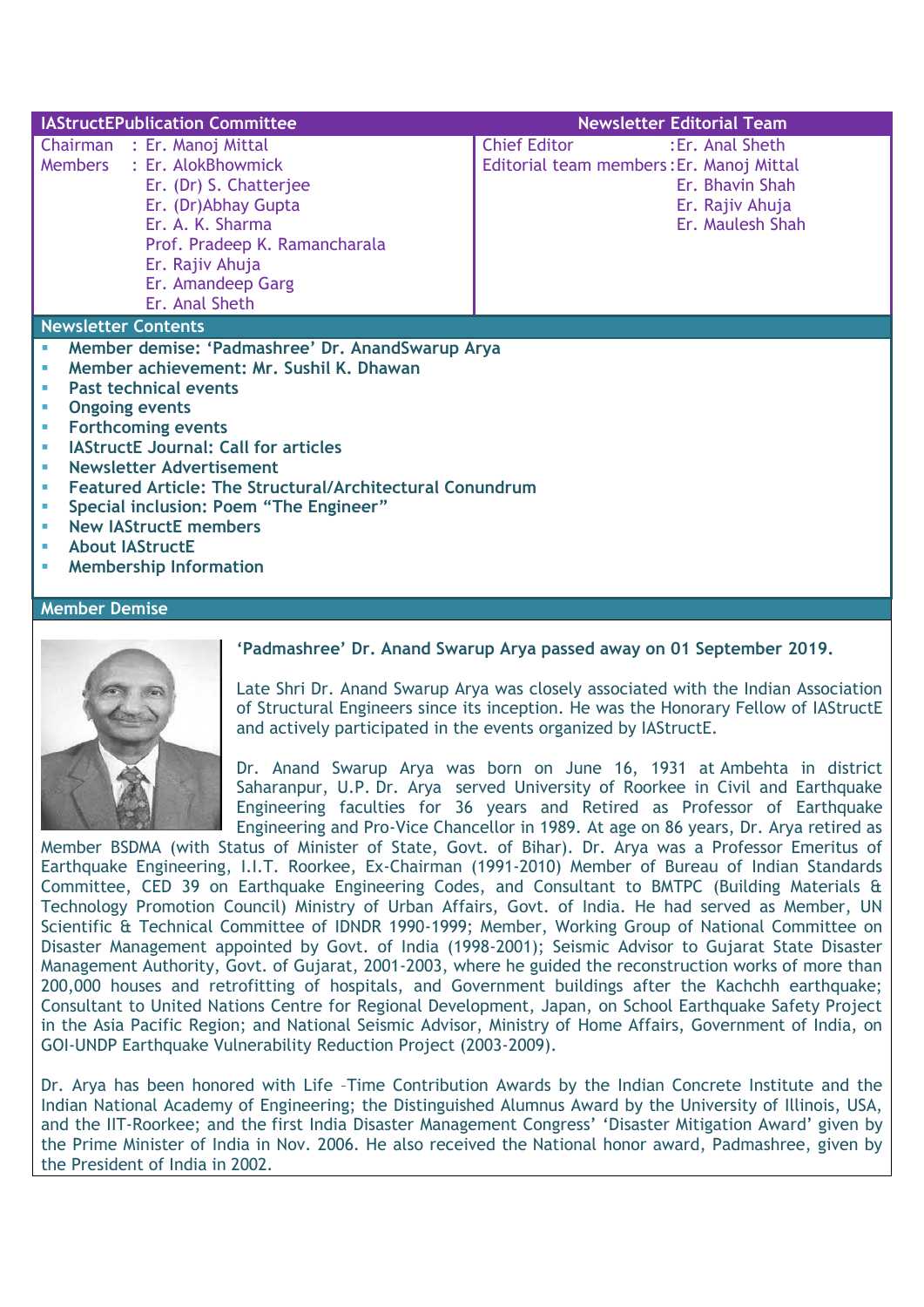His contribution to the engineering profession was enormous. May his Soul Rest in Peace.

The prayer meeting of (Late) "Padmashree" Dr. Anand Swarup Arya will be held at 3:00 PM onwards on 08 September 2019 at Awas Vikas Convention Center, Madan Mohan Malviya Marg, Sector 16, Vasundhara, Ghaziabad, Uttar Pradesh 201010.

#### **Member Achievement**

**Mr Sushil K. Dhawan, Life Fellow IAStructE & Former Chief Engineer, CPWD conferred lifetime achievement award** 



Mr Sushil K. Dhawan, Life Fellow IAStructE& Former Chief Engineer, CPWD recently completed his PhD from IIT Delhi at the age of 77. Mr Dhawan a great source of inspiration for the young generation as he has shown that learning is a life time process. There is no age bar for gaining knowledge.Mr. Dhawan is being conferred lifetime achievement award for his wonderfuljourney in academics as well as career.

Due to financial problems in the family, he had to take up job at the age of 18 after passing the course of draftsman. Undeterred by harsh circumstances, he enhanced his qualifications by studying for AMIE and became graduate Junior Engineer in 1965. He started preparing for India Engineering Services Exams and joined Class 1 service after passing 1971 examination.

Now he had a good career before him but he was not complacent. He wanted toachieve something more. His insatiable urge for knowledge made him register for M.Tech.in IIT, Delhi as part time student and he passed his M.Tech. with distinctionin 1982 along with his job. Further, he did his Masters in Management of Urban Development from Birmingham University, U.K. He also passed Masters in Public Administration from the Institute of Public Administration and M.Phil. in Project Management from Panjab University. Now at the age of 77, he has obtained Ph.D from IIT, Delhi.

His career is also equally illustrious. He has been responsible for planning,design and construction of building roads and bridges in various parts of the country including North East where he was responsible for the first RCC bridge in Lohit district and also a micro Hydel project. He worked as housing expert underIndian Technical Cooperation Programme in Ethiopia.Working as Chief Engineer Valuation at Chennai, he Prepared the guidelines for valuing immovable properties. During 2001-2002, he worked as Member of the Appropriate Authority, Income tax with quasi-judicial functions.

After retirement,he has been delivering lectures in various engineering institutes on safety of structures, sustainability,project management and arbitration.He is also Court Commissioner andArbitrator in Delhi High Court.He is Member of the Dispute resolution board. He is the Chairman of the professional development and Member of the Governing Council in Indian Association of Structural Engineers.He has presented various research papers in National and International seminars in the last five years. He is the Fellow Member of the Institution of Engineers, Indian Institute of Bridge Engineering, Indian Concrete Institute andIndianAssociation of Structural Engineers. He is Life Member of Indo Geotechnical Society, Indian Institute of Public administration, Association of British Scholars and member of American society of Civil Engineers.

He received various awards for his achievements. He received Bharat Jyoti Award from India international Friendship Society in December 2015.He got Alumnus Award from the Institution of Engineers in December,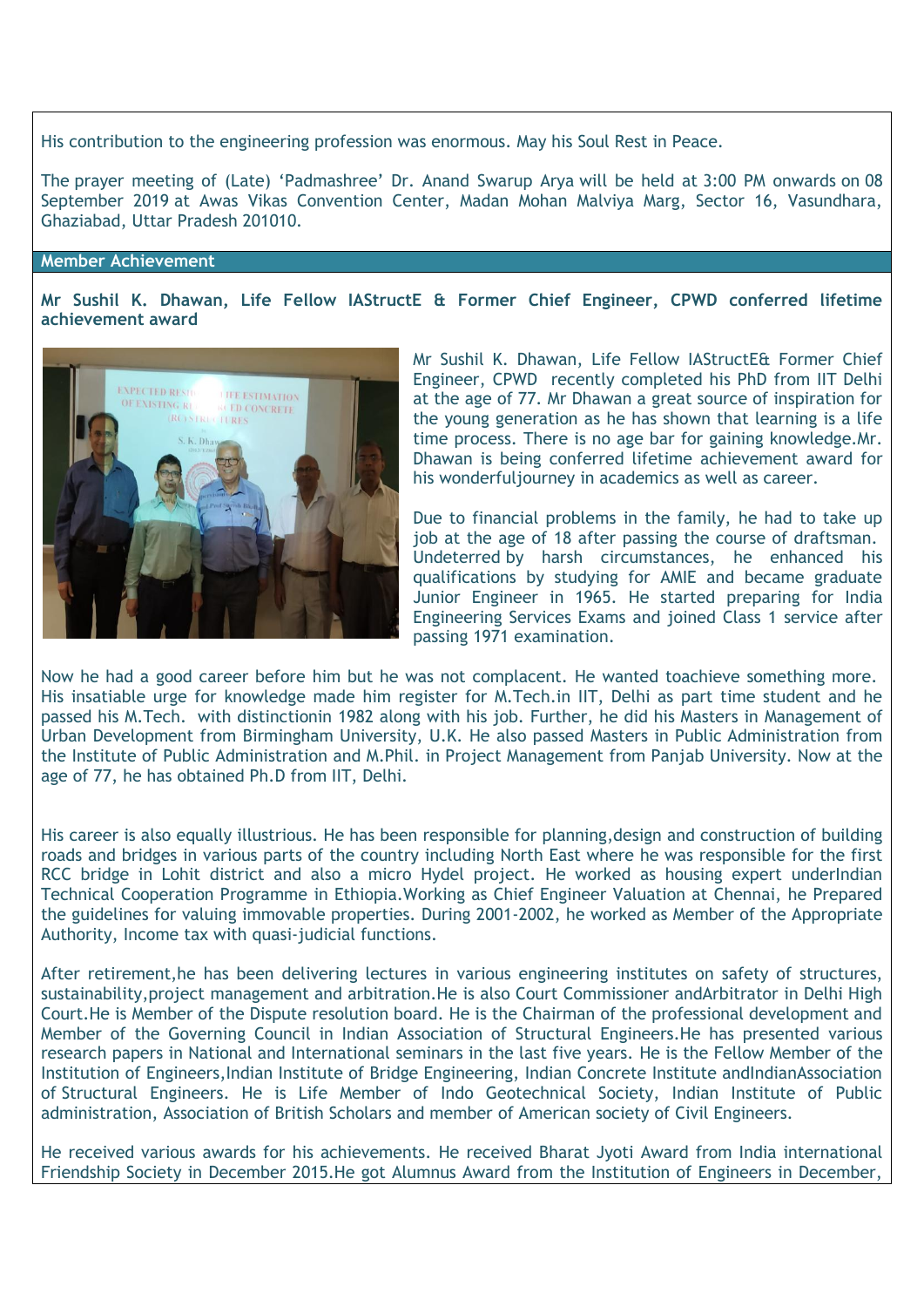2016. He was given Rashtriya Gaurav Award for his excellent achievements in March,2016 by India international Friendship Society

The IAStructE fraternity joins together to applaud him for the great achievement and example that he has set for young engineers.

#### **Technical Lectures**

**IAStructE Eastern Region organized the technical lecture on Post Tension Design on Building Structure by Mr. ParthaPratim Roy, Member IAStructE& Sr. Vice President – ADAPT Structural Concrete Software on 16th August 2019 at Kolkata**



*Title Slide of the Technical Lecture (left);* 

*Dr. K. K. Ganguly(Vice President, IAStructE East) addresses to the august gathering while Mr. ParthaPratim Roy &Prof. Dr. S. Saraswati (Faculty,JU ) looks on(right).*



It isoften said that the Eastern Region of IAStructE is relieved from any activities. However, on 16th August,2019 on the initiative of Dr. K. K. Ganguly (Vice President-IAStructE, Eastern Region) in the Seminar Hall of Jadavpur University"s Construction Engineering Department, a Technical Lecture was held from 5.15PM to 7.15PM.I It was attended by the Faculty Members & Students of Construction Engineering Department, JU. Power Point Presentation was provided by Mr. Partha Pratim Roy (Sr. Vice President – ADAPT Structural Concrete Software)who is BE in Civil; ME in Structure from Bengal Engineering College, Shibpur (now IIEST, Shibpur) and also Recipient of National Design Award in Prestressed Concrete from NDRF, IEI (India) at 32nd IEC at Chennai, in December 2017.Mr.Roy elucidated through his slides the various facets of Pre Stressed Concrete and also deliberated his actual work experience in various sites of India and abroad, on Pre Stressed Concrete(PSC). He reported that though Western and Southern regions were adept in absorbing new technologies like PSC, Eastern and Northern region lagged. Tea and Snacks were served to all at the end of the meeting.



*Bottom Row-From left: Mrs. Anindita Ghosh Bose (Dy. General Manager - ADAPT Structural Concrete Software), Prof. Dr. S. Saraswati, Prof. Dr. K. K. Ganguly, Prof. Dr. D. Banerjee (HOD, Const.Engg), Prof. Dr. D. Mazumder, Prof. K. Banerjee &Prof. Dr. Vr. Mainak Ghosal (MIAStructE) & Mr. Partha Pratim Roy (in Red Tie). Top Row-Students of Construction Engineering Department, JU.*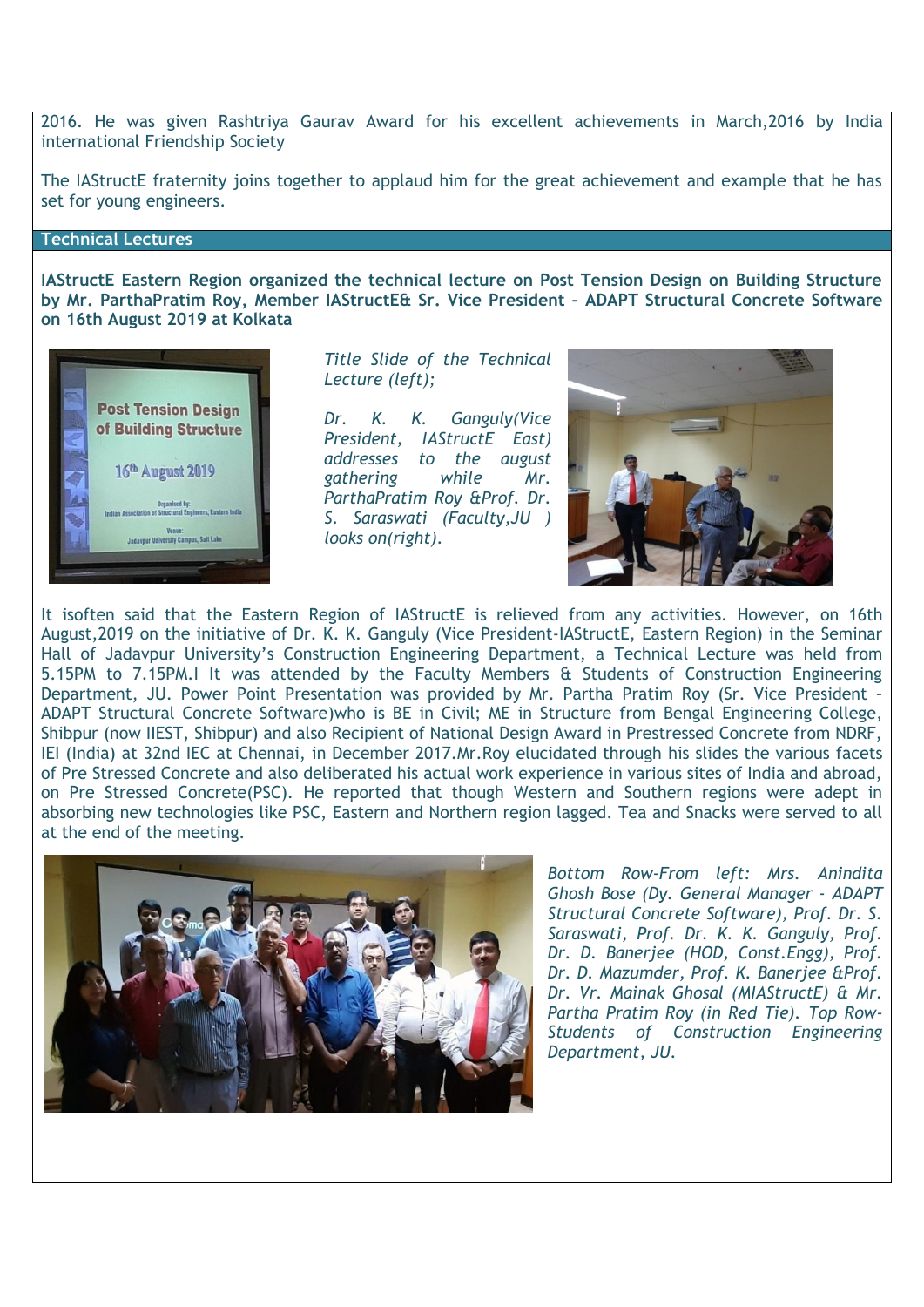**Technical Lecture by Dr. Naveen B. P., Associate Professor, Civil Engg. Department, Amity University, Haryana on the topic "Field test and Simulation of Large Diameter Vertical Loaded Pile in Residual soils" organized on 22nd August 2019 at New Delhi**



*Technical lecture by Dr. Naveen B.P.*

**Technical lecture and discussion on "Diaphragm wall – Design, Execution & Analytical approach" on 24th August 2019 at Ahmedabad organized by IAStructE Gujarat State Centre**

IAStructE Gujarat State Centre in association with Ambuja cement and SETU Foundations organized technical discussion on the subject "Diaphragm wall – Design, Execution & Analytical approach\* on 24th August-2019 at Ahmedabad. The sessions were conducted by Dr. R. Sundaravadivelu (IIT-Madras) & Dr. Shailesh Gandhi (Director SVNIT-Surat). Participants (60+) were mix of structural engineers and geo-technical engineers. The sessions were highly interactive and the practical difficulties on the subject were discussed & debated.





*Participants of the session on Diaphragm wall*

#### **Ongoing event**

**Refresher Course on "Application of New Seismic Code for Highway Bridges – IRC:SP:114-2018"**

The Refresher Course on "Application of New Seismic Code for Highway Bridges – IRC:SP:114-2018" has been launched on 24th August 2019 at PHD Chamber of Commerce & Industry, New Delhi in the presence of Mr A. K. Banerjee, Convenor, B-2 Committee (IRC). The course is sponsored by Sanfield (India) Ltd. The course will continue till 28th September 2019. The lectures are being held on every Saturday morning from 09:00 AM to 01:15 PM. Prof Mahesh Tandon, Past President & GC member IAStructE is the Course Coordinator. 90 delegates have been registered for participating in the course.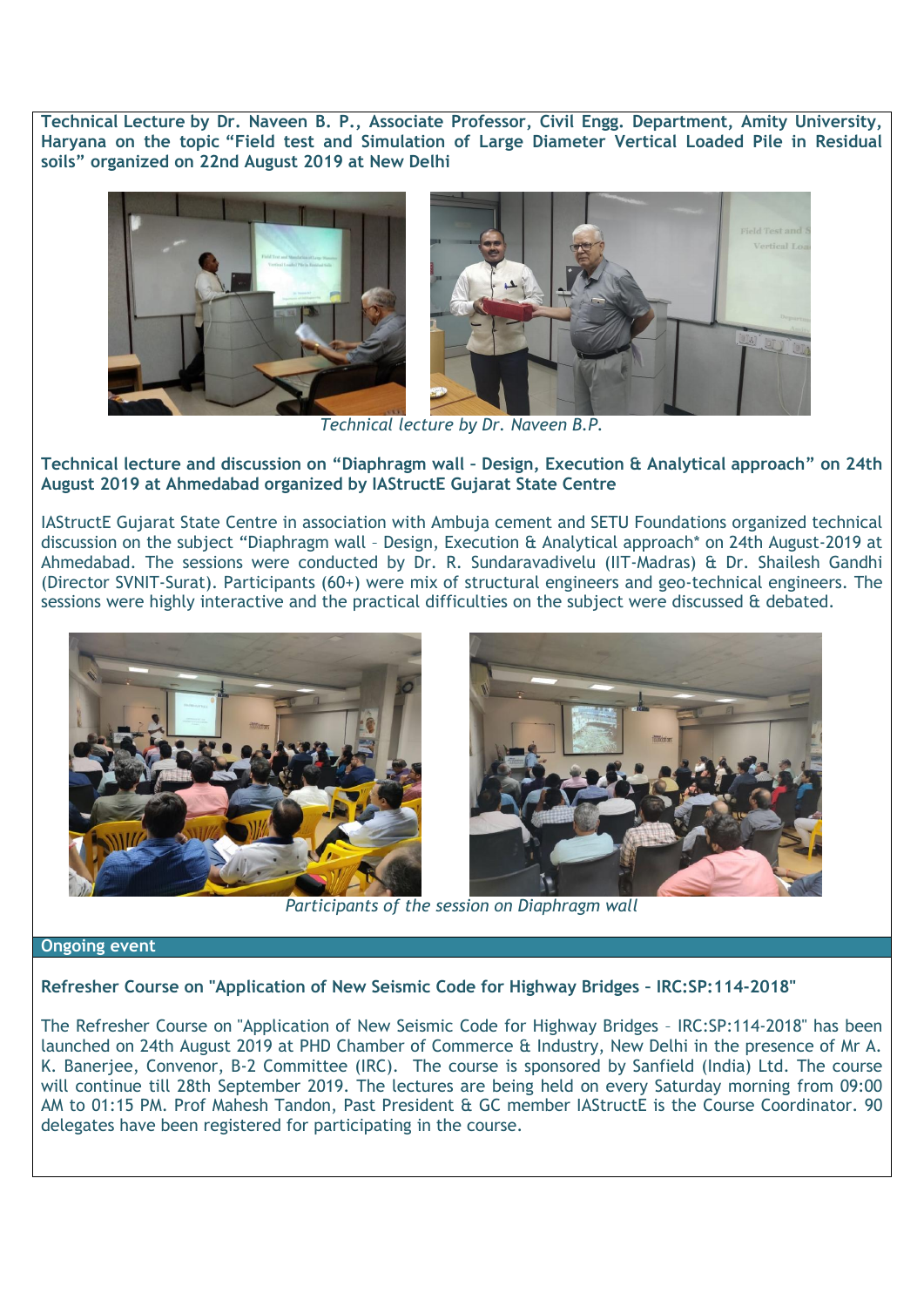The following speakers have made their presentations on the 1st day of the course:

- Mr. A. K. Banerjee, Convenor, B-2 Committee (IRC)
- Prof. Mahesh Tandon, MD- Tandon Consultants Pvt Ltd
- Dr. S. K. Thakkar, Former Professor, Earthquake Engineering and Railway Chair Professor in Bridge Engineering at IIT Roorkee



*Participants of the refresher course*

#### **Forthcoming events**

**Refresher Course on performance Based Design for Buildings & Bridges**

IAStructE is organizing Refresher Course on "Refresher course on Performance Based Design for Buildings & Bridges" starting from 14th September 2019, which will be concluded on 19th October 2019. The lectures will be held on every Saturday at PHD Chamber of Commerce & Industry, PHD House, 4/2 Siri Institutional Area, August Kranti Marg, New Delhi 110016. Course participation fee shall be Rs. 7,500/- for IAStructE members, Rs.10,000/- for non-members and Rs 5,000/- for Students. The GST @ 18% will be applicable on the Registration fee. In view of limited seats, please send your nomination at the earliest possible. Please note that the registration shall be done on first come first serve basis. For any clarification please contact Mr. VikasVerma, Manager IAStructE, Tel: 011-45794829, Email: [iastructe@gmail.com.](mailto:iastructe@gmail.com) Please click the following link for downloading the Announcement, Flier & Lecture schedule [http://iastructe.co.in/Announcement-](http://iastructe.co.in/Announcement-Refresher-Course.pdf)[Refresher-Course.pdf](http://iastructe.co.in/Announcement-Refresher-Course.pdf)

**International Seminar on "Performance Based Design of Buildings & Bridges for Enhanced Seismic Resilience"**

International Seminar on "Performance Based Design of Buildings & Bridges for Enhanced Seismic Resilience" scheduled to be held 8-9 November 2019 at New Delhi. Details shall be announced soon.

## **Call for articles**

The Chairman and other members of the SED Editorial Board invite article contributions for the quarterly journal of the Indian Association of Structural Engineers, the Structural Engineering Digest.

Write to [iastructe@gmail.com](mailto:iastructe@gmail.com) for

- $\downarrow$  Journal subscription
- $\triangleq$  Article Submission
- **↓** Sponsored Advertisement

Deadline for submission in next issue: 1<sup>st</sup> Nov. 2019

Submission template and ethics statement can be availed by emailing [iastructe@gmail.com.](mailto:iastructe@gmail.com)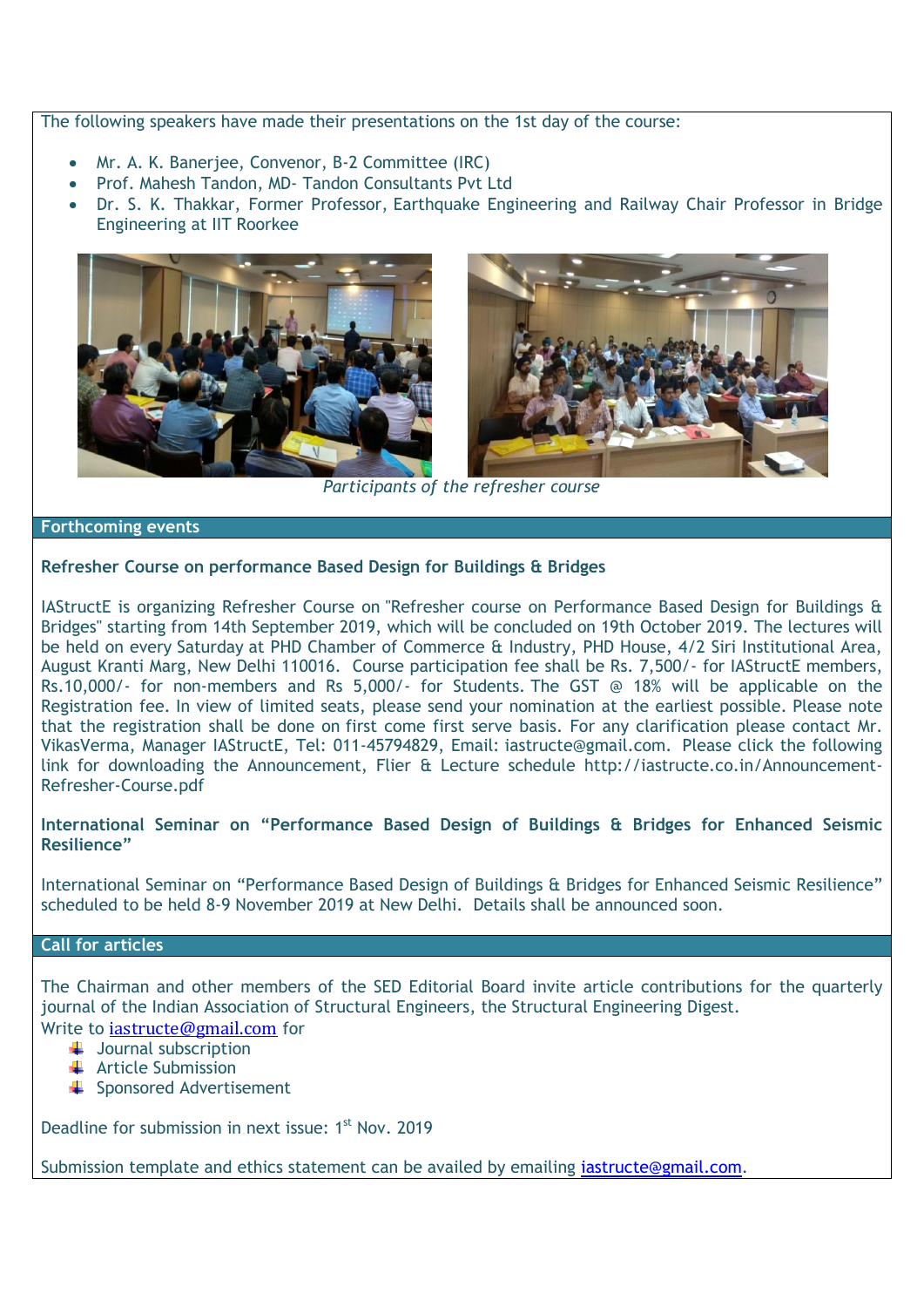# **FUJI** Creating foundations

and put their right foot down to bring in a revolution in the construction sector. FUJI provides comprehensive precast concrete solutions for assisting the rapid and efficient development of





#### FUJI Silvertech Concrete Pvt. Ltd.

4th Floor, House No. 5, Magnet Corporate Park, Near Sola Flyover, SG Road, Thaltej, Ahmedabad - 380 054. Phone: +91 79 4021 0000 · Email: info@fujisilvertech.com · www.fujisilvertech.com

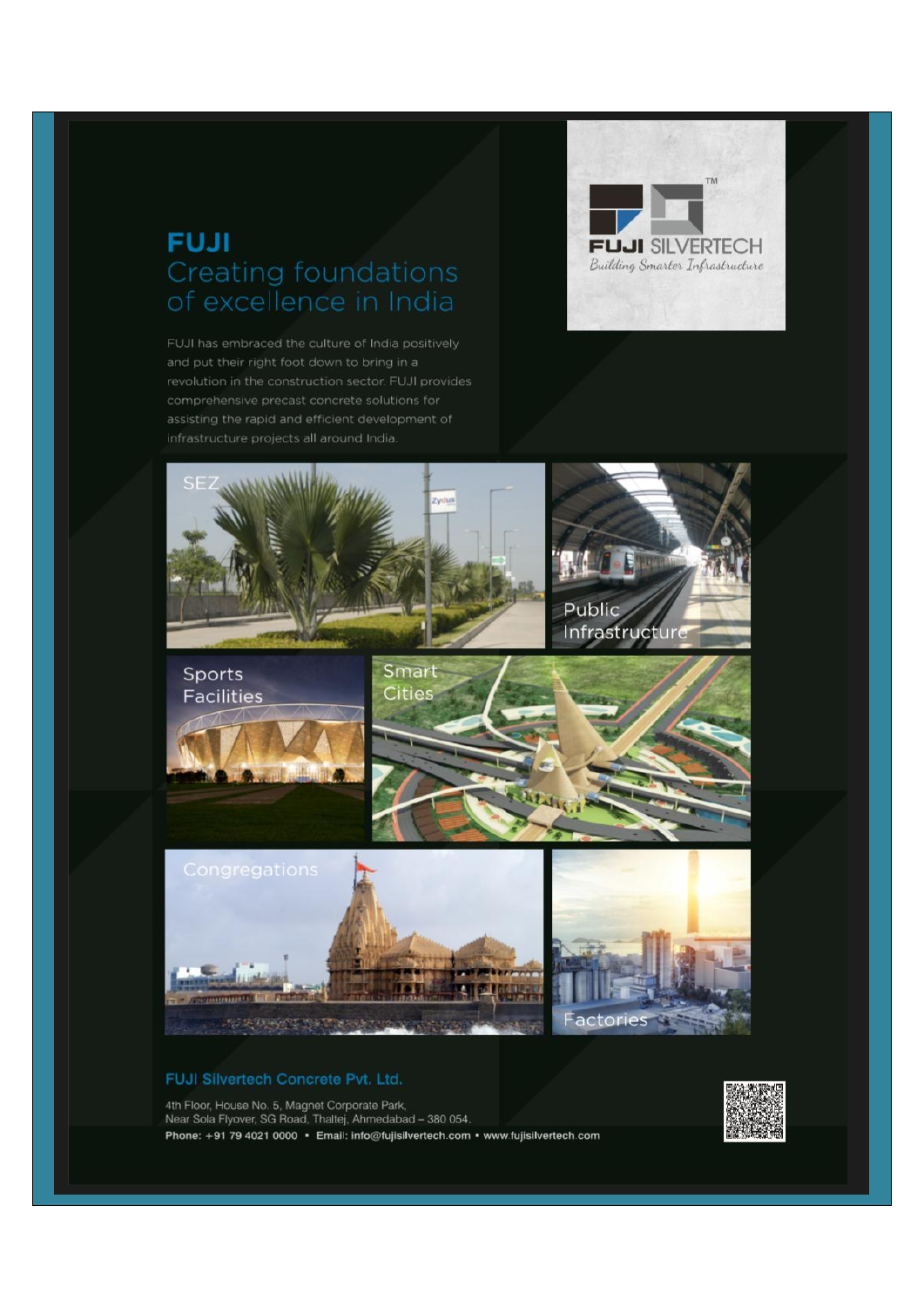#### **Featured Article : The Structural/Architectural Conundrum**

#### **The Structural/Architectural Conundrum**

As I went through the June newsletter of IAStructE, I stumbled upon a paragraph in the President's message to the members of the association. He wrote about the declining trend in the number of "structural engineers of professional standing' and young civil engineering graduates moving towards higher paying professions like IT, computer science etc. In the last couple of years in Delhi, I have come across several young practicing engineers who have echoed a similar sentiment. Another major grievance is that it"s the architects who take away a larger share of the financial reward and acclaim. Was it always like this? How did we get here? Why is an architect's service valued more than an engineer's? Most writing about structural engineering revolves around technical issues. Little space is given to the non-technical matters faced by people associated with the profession on a daily basis. The purpose of the article is to draw attention to such non-technical challenges.

In one of his interviews, popular author and MP, Dr Shashi Tharoor quipped, "If we do not know where we come from, we won"t know where we are going". History often provides clues to some of the protruding questions of our times. The textbook by Malcolm Millais, "Building Structures - Understanding the Basics" offers some insight into the history of the profession - "Up to the end of 18th century, architects, or surveyors, as they were often called, were solely responsible for all aspects of building design. The term engineer was reserved for members of army engineering corps". He reveals that the line between architects and military engineers was not firmly drawn with each, often performing the task of the other. His claims are reinforced by the fact that several joint bodies of architects and engineers including American Society of Civil Engineers and Architects, existed until mid-19th century.

However, over time, the role of engineer and architect has become mutually exclusive. One of the primary reasons for this division was the development of mathematically based theory of structural behavior. While the engineer"s training programme became heavily based on theoretically based calculation procedures, the architect drifted in the opposite direction. Hence, the idea that the primary structure can be viewed conceptually as a separate entity is relatively recent, around the end of 19th century.

Today, the primary structure is mostly conceived from two different points of view. The architectural vision is based on a visual or sculptural understanding, often poorly informed by a real understanding of structural behavior. The Engineer's vision, on the other hand, is focused on providing direct load path at the lowest cost with no role in the aesthetic aspects. This is far from an ideal arrangement, and it has had, and continues to have, technical and financial problems with many projects. A famous example is the Sydney Opera House which ran into several delays as basic ideas of structural behavior were ignored in the initial conceptual design stage. This situation can only improve when everybody involved in the design process has a sufficient understanding of both technical and aesthetic aspects.

The problems caused by an ill-conceived, architect-led structural concept is faced by us on a regular basis. Let us delve into the consequences of an engineer's ignorance of modern architectural ideas. What encompasses the ideals of architecture? In my search for an answer, I came across an interview of the Pritzker awardee, MrBalkrishnaDoshi. In the interview, he said, "The ultimate purpose of architecture is to touch the human psyche; to create buildings that evoke certain feelings". Can structural engineers play a role in fulfilling this purpose? Or should this responsibility be the exclusive domain of an architect? Are we paying a heavy price by ignoring architectural principles, in exchange for the mathematical rigour of the subject? Is it possible to find a balance between the two apparently contradicting fields?

Another area of concern is strengthening communication links with public. Most professionals including doctors, lawyers and even architects deal directly with the public on a daily basis. Structural engineers, on the other hand, in most of the projects, deal only with either architects or government authorities, as a result of them being relegated to a secondary position in a design team. This "isolationist policy" has proven costly for the profession, as it is the public that resides at the heart of any profession. Its consequence is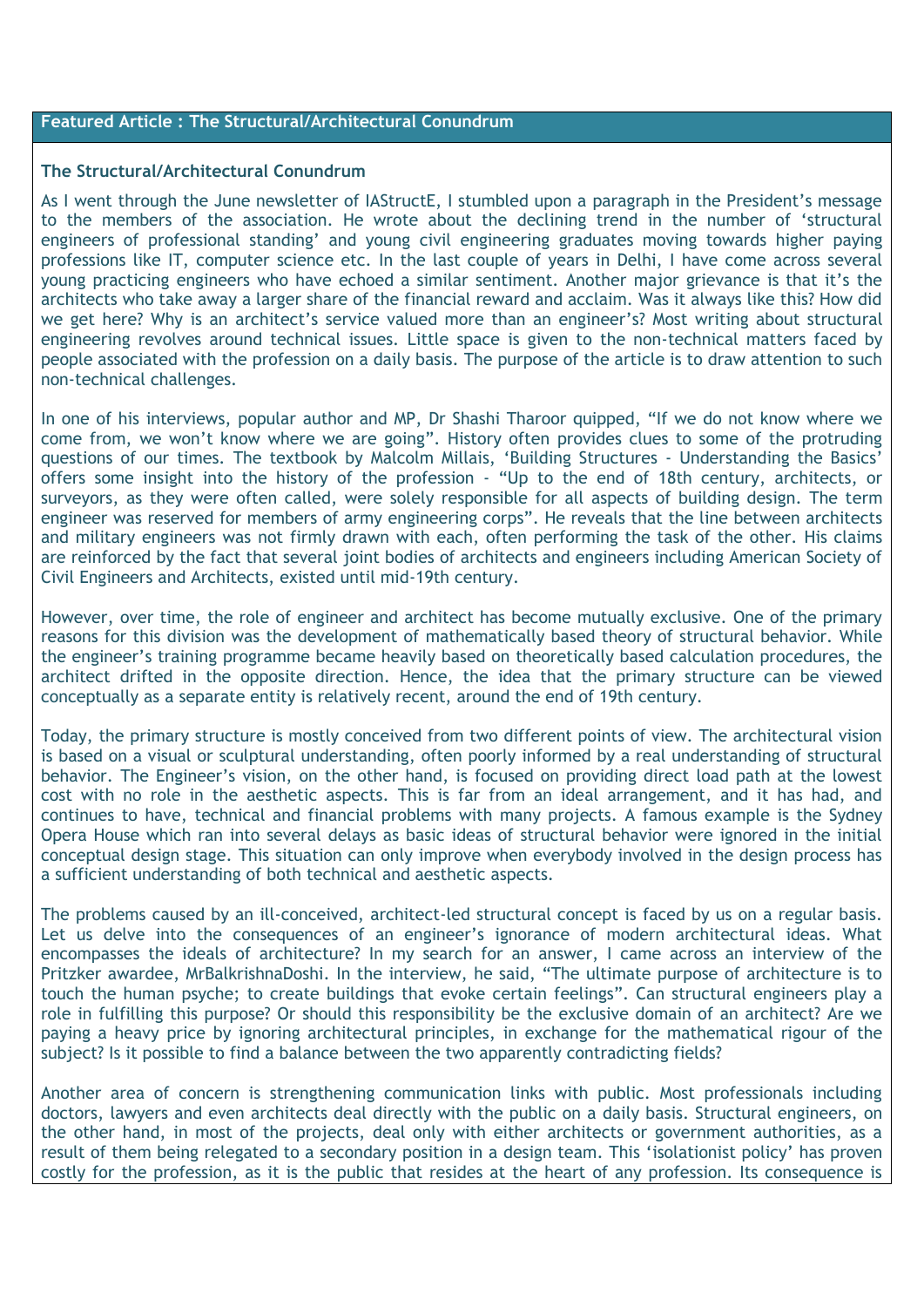experienced by us in our everyday interactions where we struggle to explain to a layman what a structural engineer"s job entails. Most are oblivious to the existence of such a profession. Forums like IAStructE could make significant contributions in this direction by opening doors of its seminars to not just engineers, but also architects and builders in particular and the public in general. Young school students could be introduced to the fascinating world of structures. Our efforts should aim at strengthening our ties with the people by making the subject comprehensible to them rather than masking it under the garb of complex terminologies.



#### *Piyush Sharma, Structural Engineer, Integra Ventures*

*MrPiyush completed his B.Tech from NTU Singapore. After working for a year as a site engineer, he went on to do his M.Tech in Earthquake Engineering from Imperial College London. He is currently working with a healthcare consultancy firm – Integra Ventures. The firm specializes in the planning, designing and commissioning of health care facilities. The structural Engineering team at Integra is involved in the structural design and assessment of new and existing hospitals.*

#### **A Poem: "The Engineer"**

#### **THE ENGINEER**

It"s a cold hard fact Difficult to assimilate In how many hearts, I wonder Does this feeling, resonate?

The pull of a bridge, particularly One that"s under construction Is way more than that exerted by The biological urge of a fatal attraction

At the close of a hectic Conference on Bridges She looked forward to time alone with him She"d have his undivided attention He"d lend credence to her whims.

A Utopian dream, this proved to be In the face of a last minute invitation To visit the site of a prestigious project On the way to the airport, a 5-minute diversion.

The gleam in his eyes spoke volumes, Would she deny him this opportunity? She knew when she was bested She acquiesced gracefully.

The site visit was accomplished Time flew on golden wings, So what if serpentine queues at the airport Did not feature in his scheme of things?

The flight back was uneventful, They were seated separately She made do with paper book romance He dreamed of the Bridge on the River Zuari.

#### **HAPPY ENGINEER"S DAY**

*The poem has been penned down by Mrs. RanjanaTandon w/o Prof. Mahesh Tandon, Past President & GC member IAStructE. The IAStructE fraternity thanks her for her beautiful contribution.*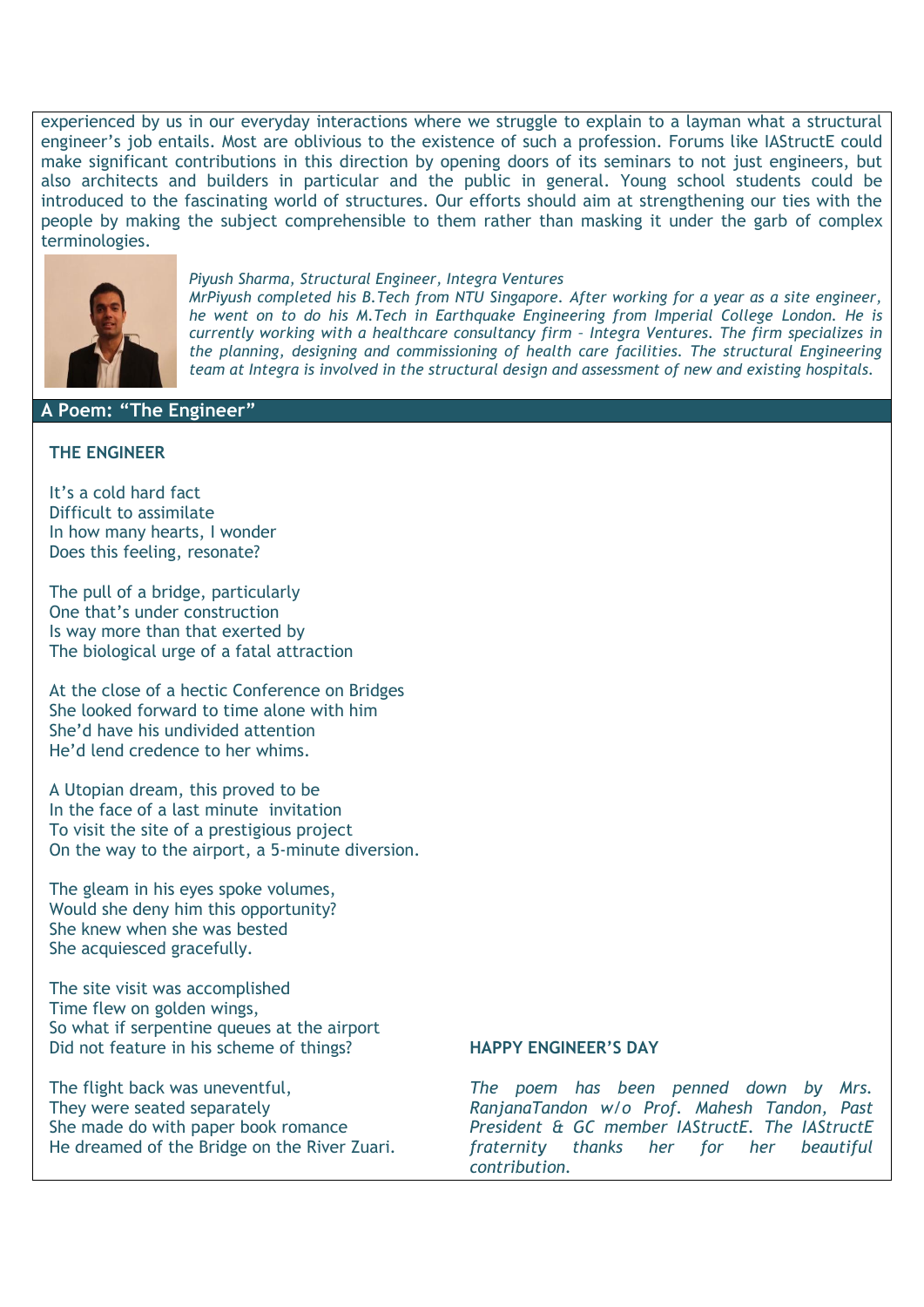# **New IAStructE members**

"MEMBER" Grade Members

| <b>M/S No</b>                    | <b>Name</b>                | Designation, Organization                                                                    | <b>City</b>       |  |  |
|----------------------------------|----------------------------|----------------------------------------------------------------------------------------------|-------------------|--|--|
| M-281                            | Ms. Harshada Sharma        | Former Associate Prof. IPEC,<br>Pursuing PhD, IIT Delhi<br>Partner SK Consulting Engineers & | <b>Delhi</b>      |  |  |
| $M-282$                          | Prof. Sakthivel Ramanathan | Associate Professor at Fatima<br>Michael College of Engg. & Tech.                            | Madurai           |  |  |
| M-283                            | Mr. Anand Rajendra Shah    | <b>Managing Director DELF Consulting</b><br>Engineers (I) Pvt Ltd                            | Ahmedabad         |  |  |
| "ASSOCIATE MEMBER" Grade Members |                            |                                                                                              |                   |  |  |
| <b>M/S No</b>                    | <b>Name</b>                | <b>Designation, Organization</b>                                                             | City              |  |  |
| <b>AM-288</b>                    | Mr. Nishith Margesh Mehta  | <b>Structural Engineer</b>                                                                   | Ahmedabad         |  |  |
| <b>AM-289</b>                    | Mr. Shanawaz, M. Kathewadi | Proprietor - KBN Associates                                                                  | Hubli (Karnataka) |  |  |
| <b>AM-290</b>                    | Mr. Anand Dipak Mistry     | <b>Structural Engineer</b>                                                                   | Ahmedabad         |  |  |
| "STUDENT MEMBER" Grade Members   |                            |                                                                                              |                   |  |  |
| <b>M/S No</b>                    | <b>Name</b>                | <b>Designation, Organization</b>                                                             | City              |  |  |
| $S-382$                          | Mr. Mohan Sai Pallem       | <b>Lovely Professional University</b>                                                        | Punjab            |  |  |
| $S-383$                          | Mr. Behzad Bilal Bhat      | Lovely Professional University                                                               | Punjab            |  |  |
| $S-384$                          | Mr. Uman Haroon Bhat       | Lovely Professional University                                                               | Punjab            |  |  |
| $S-385$                          | Mr. Akshat Gupta           | <b>Lovely Professional University</b>                                                        | Punjab            |  |  |
| $S-386$                          | Ms. Tshering C Dorji       | <b>Lovely Professional University</b>                                                        | Punjab            |  |  |

| $S-382$ | Mr. Mohan Sai Pallem      | Lovely Professional University                 | Punjab         |
|---------|---------------------------|------------------------------------------------|----------------|
| $S-383$ | Mr. Behzad Bilal Bhat     | Lovely Professional University                 | Punjab         |
| $S-384$ | Mr. Uman Haroon Bhat      | <b>Lovely Professional University</b>          | Punjab         |
| $S-385$ | Mr. Akshat Gupta          | Lovely Professional University                 | Punjab         |
| $S-386$ | Ms. Tshering C Dorji      | Lovely Professional University                 | Punjab         |
| $S-387$ | M. Navin Acharya          | Lovely Professional University                 | Punjab         |
| $S-388$ | Mr. K Muthuraj            | Lovely Professional University                 | Punjab         |
| $S-389$ | Mr. Sachin Tiwari         | GautamBudhaUniveristy                          | <b>Noida</b>   |
| $S-390$ | Ms. Kusum Saini           | <b>IIT Delhi</b>                               | <b>Delhi</b>   |
| $S-391$ | Mr. Shamsuddin Khan       | <b>Sharda Unviersity</b>                       | <b>Noida</b>   |
| $S-392$ | Mr. ParmenderChaurasia    | Skyline Institute of Engg& Tech.               | <b>Noida</b>   |
| $S-393$ | Mr. IndusekharDevarasetti | Aditya Institute of Technology &<br>Management | Andhra Pradesh |
| $S-394$ | Mr. D. Prudhvi Raju       | Aditya Institute of Technology &<br>Management | Andhra Pradesh |
| $S-395$ | Mr Allu Manikanta         | Aditya Institute of Technology &<br>Management | Andhra Pradesh |
| $S-396$ | Mr. Prajapati M Bhalabhai | C. S. Patel Institute of<br><b>Technology</b>  | Anand, Gujarat |